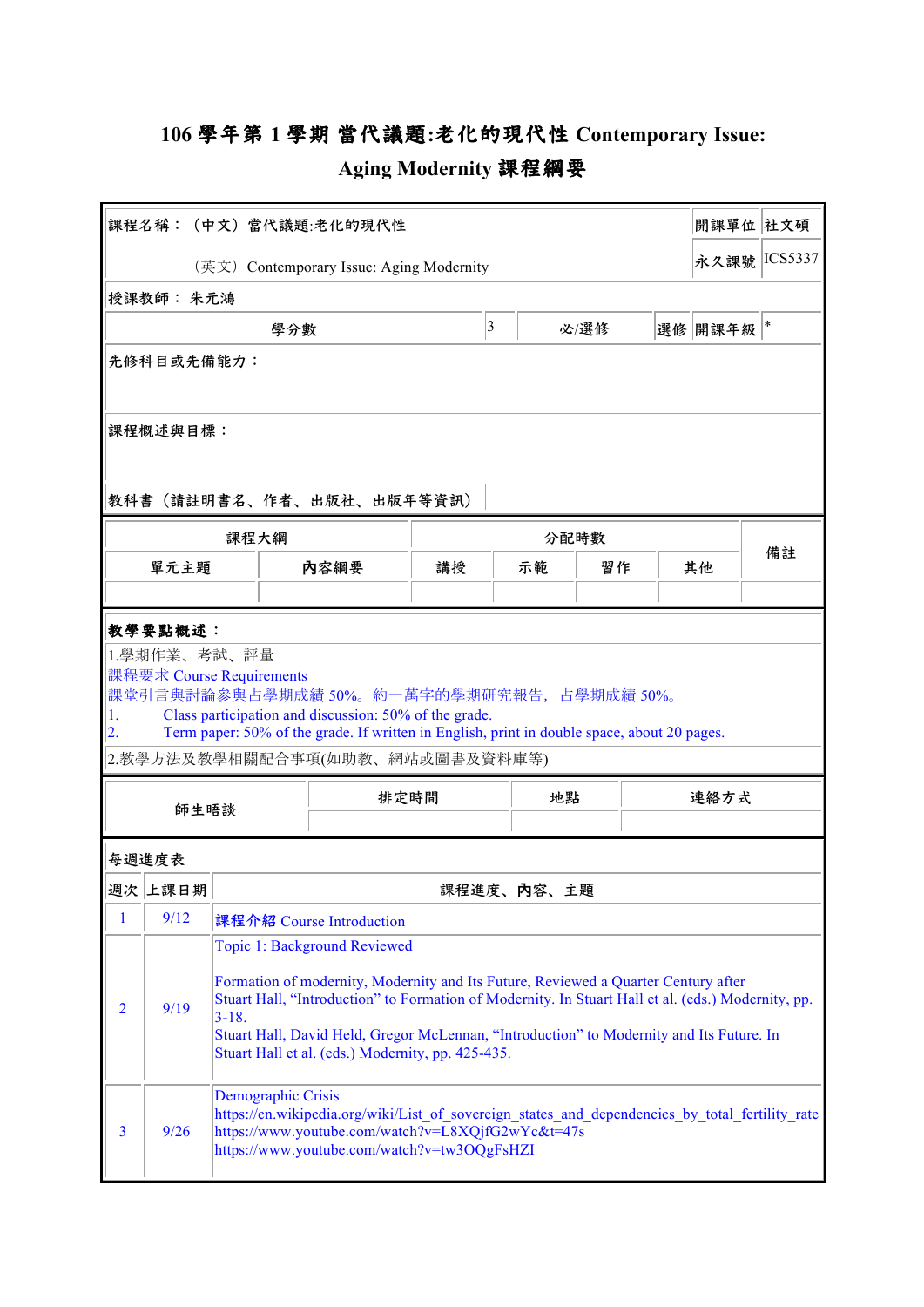| 4  | 10/3  | The Descent of Growth<br>Robert J. Gordon, The Rise and Fall of American Growth, pp. 605-652.                                                                                                                  |  |  |  |
|----|-------|----------------------------------------------------------------------------------------------------------------------------------------------------------------------------------------------------------------|--|--|--|
| 5  | 10/10 | 國慶日放假 National Birthday                                                                                                                                                                                        |  |  |  |
| 6  | 10/17 | <b>Non-Western Perspectives</b><br>Kishore Mahbubani, "De-Westernization: The Return of History," The New Asian Hemisphere,<br>pp. 127-173.<br>Dambisa Moyo, "Labour Lost," How the West Was Lost, pp. 74-104. |  |  |  |
| 7  | 10/24 | Topic 2: Work, Employment, Youth Working Poverty, Idea of Basic Income, In-House<br><b>Adulthood</b><br>Zygmunt Bauman, Work, Consumerism, and the New Poor.                                                   |  |  |  |
| 8  | 10/31 | Andre Gorz, Ecologica, pp. 98-183.                                                                                                                                                                             |  |  |  |
| 9  | 11/7  | Bernard Stiegler, Automatic Society, Volume 1 The Future of Work, pp. 157-207.                                                                                                                                 |  |  |  |
| 10 | 11/14 | Universal Basic Income, an Idea<br>Rutger Bregman, Utopia for Realist: Universal Basic Income, pp. 1-47, 127-150.<br>History of Basic Income: http://basicincome.org/basic-income/history/                     |  |  |  |
| 11 | 11/21 | <b>In-house Adulthood</b><br>Katherine S. Newman, The Accordion Family, pp. ix-62, 175-202.                                                                                                                    |  |  |  |
| 12 | 11/28 | Topic 3: The European Perspectives: the Coming of Debt Governance, Insurrections, and<br>Retrotopia<br>Franco "Bifo" Berardi, "The European Collapse," The Uprising, pp. 23-70.                                |  |  |  |
| 13 | 12/5  | Maurizio Lazzarato, The Making of the Indebted Man, pp. 89-184.                                                                                                                                                |  |  |  |
| 14 | 12/12 | Maurizio Lazzarato, "Critique of Governmentality 1: Does Liberal Governmentality Exist? Has<br>It Ever Existed?" Governing by Debt, pp. 91-130.                                                                |  |  |  |
| 15 | 12/19 | The Invisible Committee, To Our Friends, pp. 11-98.<br>Zygmunt Bauman, Retrotopia, pp. 1-12, 118-167.                                                                                                          |  |  |  |
| 16 | 12/26 | 繳交一頁(約一千字)學期研究報告計畫,課堂討論<br>Submit term paper proposal (one page) for discussion                                                                                                                                |  |  |  |
| 17 | 1/2   | <b>Potluck Party</b>                                                                                                                                                                                           |  |  |  |

**※** 請同學遵守智慧財產權觀念及勿使用不法影印教科書。